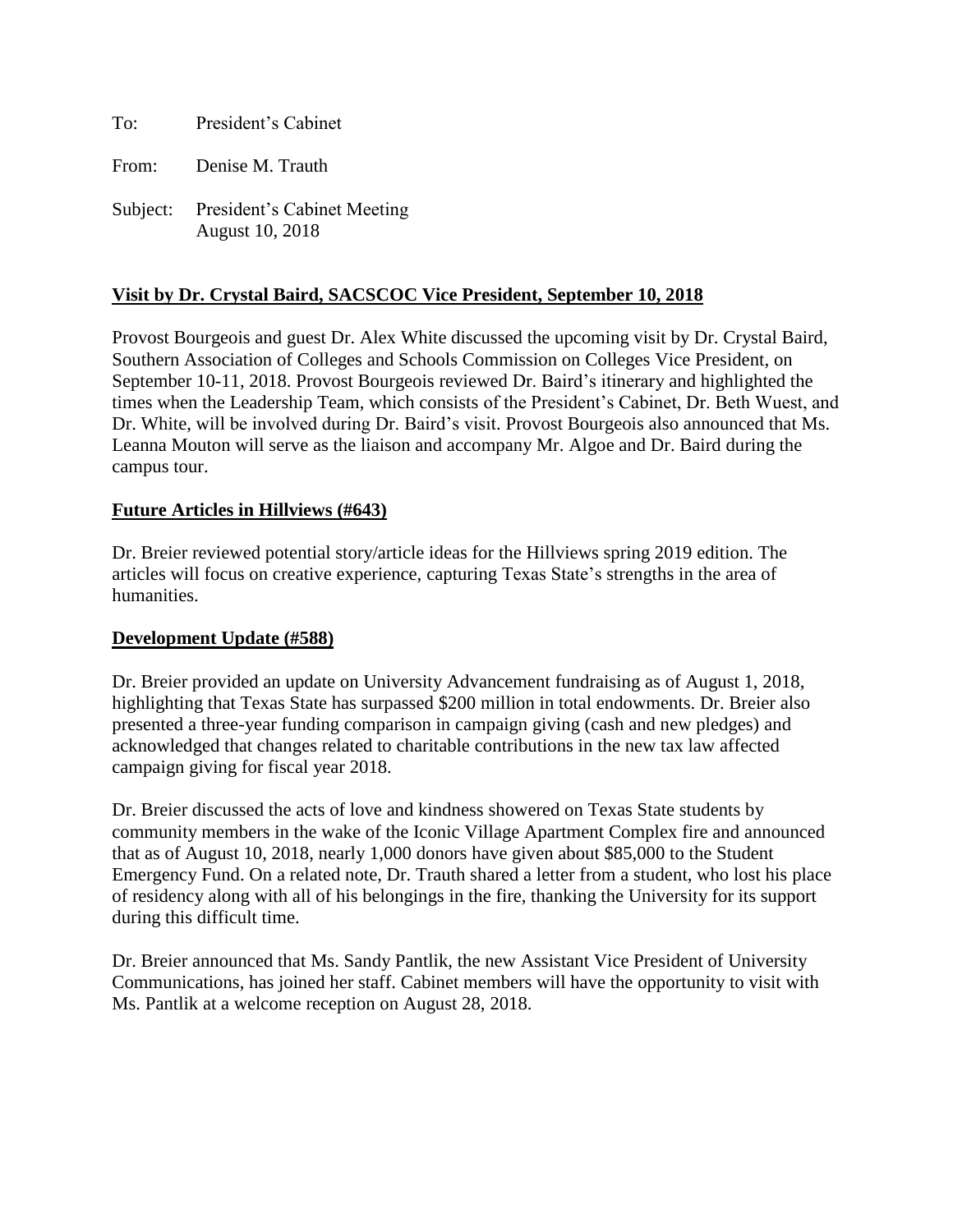# **President's Update (#556)**

President Trauth discussed the Board of Regent conference call on Finance and Audit that was held on August 9, 2018. In particular, President Trauth reviewed Texas State's financial health, highlighting Texas State's investment in the future by supporting several new degree programs and Texas State's prudent approach to budgeting by holding back funds to cover expected increases in health insurance costs. President Trauth added that depending on fall 2018 enrollment, a merit pool of at least one-percent may be funded.

# **LBJ Birthday (#4)**

President Trauth announced that Regent and Mrs. Garry Crain will be attending the LBJ Picnic on August 24, 2018.

## **Significant Issues (#01)**

Provost Bourgeois announced that the Department of Anthropology at Texas State is no longer in a cooperative agreement with the U. S. Army at Fort Polk, LA.

Provost Bourgeois announced that two faculty members will soon be receiving a National Science Foundation Career Award.

Mr. Pierce announced that the Division of Information Technology is conducting security audits of the information systems of Texas State centers that store sensitive data.

Dr. Smith announced that the International Association of Campus Law Enforcement Administrators will be conducting a peer review of the University Police Department on August 13-14, 2018.

Dr. Smith announced that the Student Health Center-Thorpe Lane is expected to open the first week of October 2018. Dr. Smith is currently working on a communication strategy designed to inform students that this new location will be open to all students, not just student-athletes.

Dr. Smith provided a housing update.

Dr. Smith presented an illustration of a digital stamp that departments can use instead of inkbased stamps when granting permission to post literature.

Dr. Teis showed an illustration of the rocking chairs that will be presented to Dr. and Mrs. Paul Gowens at Bobcat Club's Annual Kickoff Luncheon.

Dr. Teis announced that on August 11, 2018, the Texas State soccer team will face the University of Incarnate Word in an exhibition match.